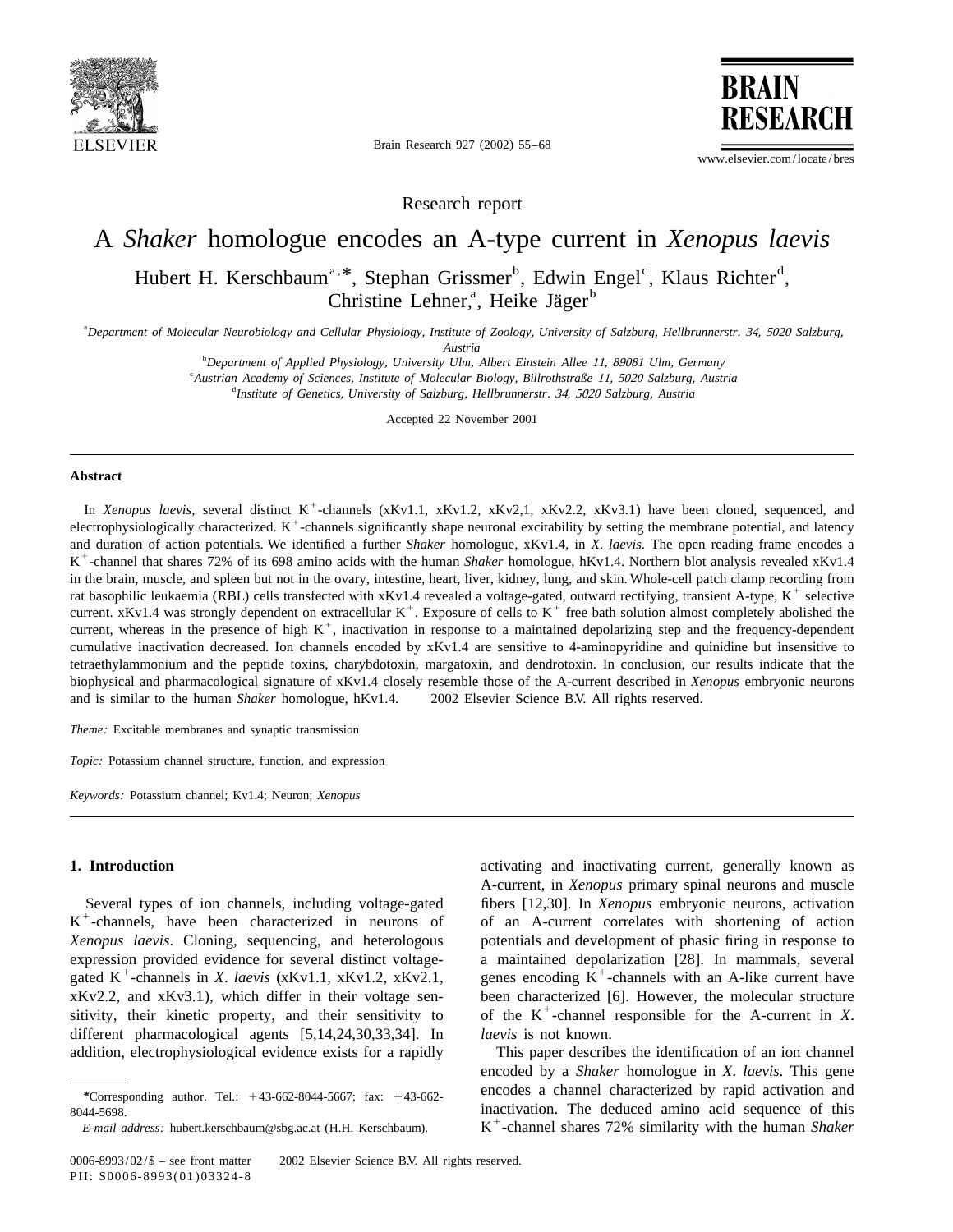Therefore, we named the *Shaker* homologue in *Xenopus*, with intensifying screen for 1 week. xKv1.4. Our results indicate that the channel encoded by xKv1.4 is a candidate for the A-current in embryonic neurons of *X*. *laevis*. 2.3. *Cell culture and electrophysiology*

spleen, kidney, lung, liver, intestine, ovary, and skin of X. MgCl<sub>2</sub>, 10 Hepes, titrated to pH 7.4 with KOH (290–320 *laevis* using the guanidinium thiocyanate–phenol–chloro- mosmol  $1^{-1}$ ). In some experiments, 160 mM K form method [7] with minor modifications. In brief, organs substituted by equimolar concentrations of RbCl, CsCl, were homogenized in 4.2 M guanidinium thiocyanate and NaCl, or NH<sub>4</sub>Cl. The pipette solution contained (in mM): 1%  $\beta$ -mercaptoethanol. Nucleic acids were extracted in 134 KF, 1 CaCl<sub>2</sub>, 2 MgCl<sub>2</sub>, 10 Hepes, 10 EGTA, tit 1% β-mercaptoethanol. Nucleic acids were extracted in 134 KF, 1 CaCl<sub>2</sub>, 2 MgCl<sub>2</sub>, 10 Hepes, 10 EGTA, titrated phenol–chloroform and RNA was isolated by acid ex- to pH 7.2 with KOH (290–320 mosmol 1<sup>-1</sup>). External traction and isopropanol precipitation. solutions were changed by a syringe-driven perfusion

at 65 °C and electrophoresed on 1.2% formaldehyde–aga- of 0.1% bovine serum albumin. CTX, MgTX and DTX rose gels, transferred onto nylon membranes (0.45  $\mu$ m, were purchased from Alamone (Jerusalem, Israel). All Boehringer Mannheim, Germany), and UV crosslinked in other chemicals were from Sigma (St Louis, MO). Memthe stratalinker (Stratagene UV Stratalinker 2400, USA). brane currents were recorded with an EPC-9 patch clamp After prehybridization for 150 min in a solution of Church amplifier (HEKA elektronik, Lambrecht, Germany), filbuffer (1% bovine serum albumin, 1 mM EDTA, 0.5 M tered at 2.9 kHz, and digitized. Stimulation and recording Na<sup>+</sup>-phosphate, 7% sodium dodecyl sulphate) and 100 was controlled by a Macintosh computer with appropriate  $\mu$ g/ml denatured herring sperm DNA at 60 °C, hybridiza-software (Pulse and PulseFit). Series resistance compensation with a radioactive-labeled DNA probe was performed tion  $(80%)$  was used, if the current exceeded  $>2$  nA. All overnight at  $60^{\circ}$ C. Random primed labeling was done figures were corrected for capacitative and leak currents according to the instructions from Boehringer Mannheim. using templates created by averaging and scaling 10 Following hybridization, membranes were washed twice in current traces elicited during hyperpolarizing voltage

homologue, hKv1.4. Furthermore, the biophysical prop- a solution consisting of  $0.2 \times$  standard saline phosphate erties and the pharmacological sensitivity to different EDTA (SSPE) and 0.1% sodium-dodecyl-sulfate at 60 °C. agents were indistinguishable from mammalian Kv1.4. Blots were exposed to Kodak X Omat UV film at  $-70^{\circ}$ C

Rat basophilic leukaemia (RBL-2H3) cells were main-**2. Material and methods** tained in Eagle's minimal essential medium (EMEM) supplemented with 1 mM L-glutamine and 10% heat-2.1. *Identification of a Shaker homologue* inactivated foetal calf serum, in a humified 5% CO<sub>2</sub> incubator at 37 °C.

A  $\lambda$ ZAPII complementary DNA (cDNA) library, preceded throm CDNA and injected into RBL<br>pared from *X. laevis* brain mRNA (Stratagene, La Jolla, RBL cells are detectrophysiologically well character<br>cCA, USA), was screened

experiments were done at room temperature  $(21-25 \degree C)$ . 2.2. *RNA isolation and Northern blot analysis* The bath solution contained (in mM): 160 NaCl, 4.5 KCl,  $2 \text{ CaCl}_2$ , 1 MgCl<sub>2</sub>, 10 Hepes, titrated to pH 7.4 with 2 CaCl<sub>2</sub>, 1 MgCl<sub>2</sub>, 10 Hepes, titrated to pH 7.4 with NaOH (290–320 mosmol l<sup>-1</sup>) or 160 KCl, 2 CaCl<sub>2</sub>, 1 Total RNA  $(10 \mu g)$  were denatured by heating for 5 min system. Peptide toxin block was measured in the presence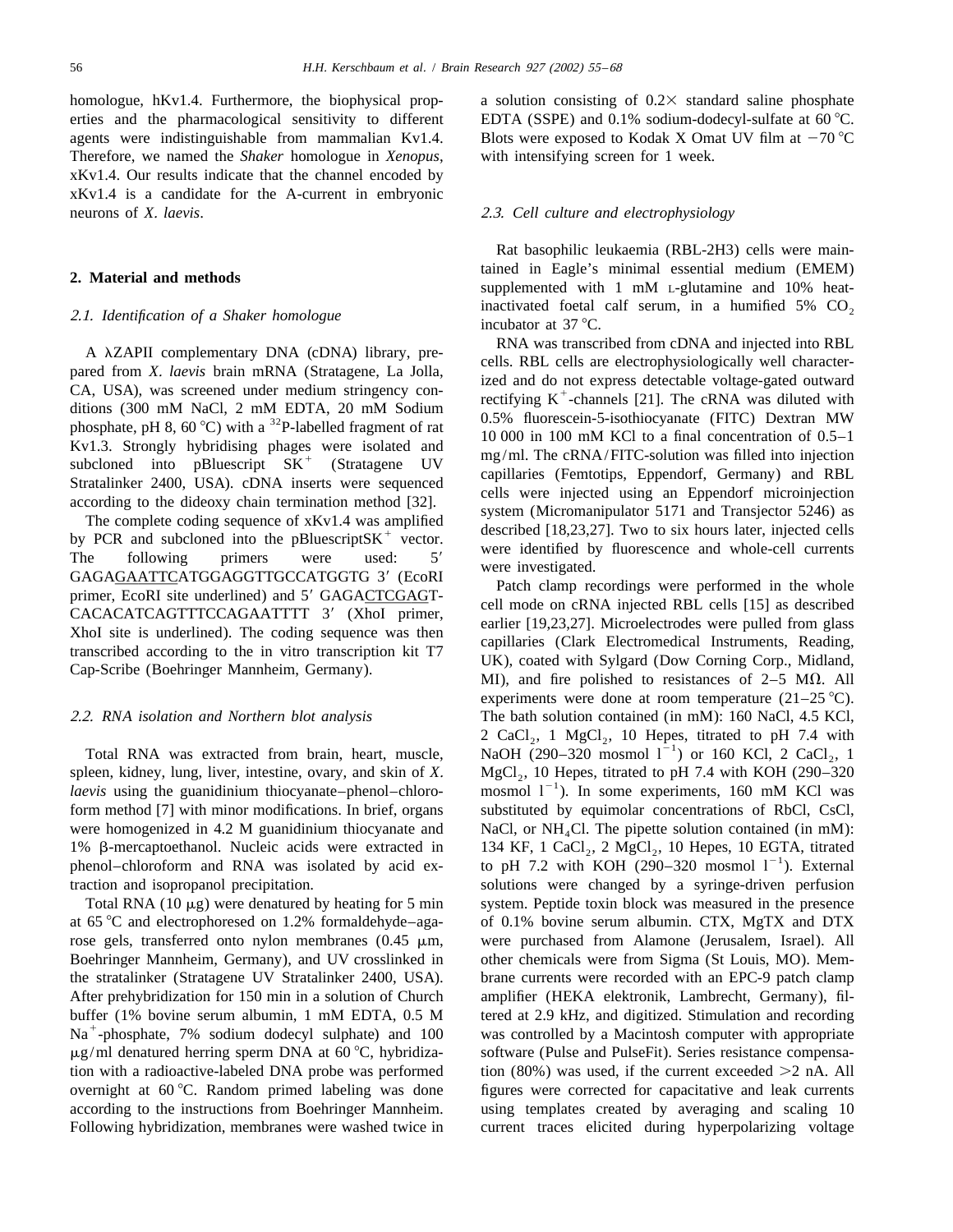using the equation specific expression of xKv1.4 in adult *X*. *laevis*. Brain,

$$
g_K = I_K/V - E_K
$$

where  $g_K$  is the K<sup>+</sup> conductance of the peak current *detectable signal* (Fig. 3).<br>amplitude,  $I_K$  is the maximum K<sup>+</sup> current during each depolarizing voltage step, *V* is the membrane potential, and  $E_K$  is the reversal potential of K<sup>+</sup> as calculated according  $\frac{3.2. \text{ Biophysical and pharmacological properties of}}{xKv1.4}$ to the Nernst equation.  $E_K$  was assumed to be -86 mV. Data points were fitted to a Boltzmann distribution

$$
g_{K_v} = g_{K_{\text{max}}}/[1 + e^{((V_{\text{n}} - V)/k)}]
$$

for *Shaker* genes expressed in *Xenopus* nervous system, constant for activation  $(\tau_m)$ , whereas the inactivation is a using a cDNA encoding Kv1.3 as a probe. We have biexponential process and was fitted with a fast time identified a transcript that shows sequence similarities with constant  $(\tau_f)$  and a slow time constant  $(\tau_s)$ . The time<br>known voltage-gated K<sup>+</sup>-channels. Sequencing the full-<br>constant of activation  $(\tau_m)$  showed a voltag length cDNA clone revealed an open reading frame of decrease from a mean of  $2.6\pm0.5$  ms at  $-50$  mV to 2094 nucleotides encoding a 698 amino acid protein (Fig.  $0.4 \pm 0.1$  ms at  $+50$  mV ( $n=5$  cells) (Fig. 4D). In contrast 1). The predicted amino acid sequence revealed six to the time constant of activation, the time constant of transmembrane domains (S1–S6), a GYGD motif, which inactivation was hardly voltage-dependent (Fig. 4E). At is characteristic for K<sup>+</sup> selective ion channels [6], and  $+40$  mV, inactivation of the macroscopic current was f phosphorylation sites for protein kinase C, protein kinase with  $\tau_{\rm f} = 23.7 \pm 0.8$  ms and  $\tau_{\rm s} = 118.1 \pm 21$  ms ( $n = 5$  cells).<br>A, and tyrosine kinase. Fig. 1 shows a diagram of the In cells dialysed with low Ca<sup>2+</sup> cDNA structure and the deduced amino-acid sequence of a gradually decreased (Fig. 5). However, individual time *Shaker* channel in *X*. *laevis*. The predicted amino acid constants  $\tau_f$  and  $\tau_s$  did not change, whereas their relative sequence displays 72% similarity with the human Kv1.4 contribution to inactivation changed with time. At the (hKv1.4) (Fig. 2). Therefore, we consider it as the beginning of recording, the slow time constant  $\tau_s$  con-*Xenopus* homologue of mammalian Kv1.4 and named it tributed 15% to inactivation. After the outward current xKv1.4. Recently, Fry et al. reported the sequence of developed a stable peak current and inactivation,  $\tau_s$  conxKv1.4 expressed in the muscle of *X*. *laevis* [13]. xKv1.4 tributed 37% to the inactivation while the fast inactivating expressed in brain and muscle, respectively, share 95% component  $\tau_f$  had decreased during dialysis from 85 to similarity in their primary sequence (Table 1). To avoid 63%. A similar observation has been reported by Roeper et confusion, we will refer to xKv1.4 expressed in the muscle al. [31] in mammalian Kv1.4 channels. These authors tissue as xKv1.4m. Mammalian Kv1.4 (hKv1.4, rKv1.4, suggested that a Ca<sup>2+</sup>-dependent phosphorylation–dephosmKv1.4) and xKv1.4 differ mainly in their N-terminal<br>portion. The similarity of the initial 174 amino acids<br>between xKv1.4 and hKv1.4 is 31%. The main reasons for<br>this difference are missing amino acid sequences in the ch ments between transmembrane domain one and two and slow down the time course of deactivation. With 16 mM three and four, which are not present in mammalian Kv1.4. extracellular K<sup>+</sup> and 134 mM intracellular K<sup>+</sup>, tail cur Domains of high homology include the pore region, the six rents reversed polarity between  $-60$  and  $-50$  mV ( $n=5$ ) putative transmembrane domains, and the C terminal cells), which is predicted by the Nernst equation. Increas-<br>region.  $\frac{1}{2}$  further to 160 mM shifted the reversal potential

pulses (P/10 procedure). Peak conductance was calculated Northern blot analysis was used to investigate the tissuemuscle, and spleen expressed xKv1.4 whereas skin, ovary, intestine, liver, kidney, lung, and heart did not show a

 $g_{K_v} = g_{K_{\text{max}}}/[1 + e^{((V_n - V)/k)}]$ <br>
whole cell voltage-clamp recording from RBL cells<br>
expressing homooligomers of xKv1.4 revealed rapidly<br>
activating and inactivating outward K<sup>+</sup>-currents in re-<br>
maximum conductance,  $V_n$ reached half maximum activation at  $-26\pm 3$  mV (mean $\pm$ S.D.) ( $n=5$  cells) (Fig. 4B). The amplitude of the xKv1.4 current is a function of the holding potential. The **3. Results 3. Results current** amplitude was similar at holding potentials between  $-120$  and  $-60$  mV. However, at holding potentials 3.1. *Identification and expression of xKv*1.4 *in the X*. more depolarized than 260 mV, the current decreased. *laevis nervous system* Mean half inactivation was reached at  $-43$  mV (*n*=5

cells) (Fig. 4C).<br>We used a cDNA library from *X*. *laevis* brain to screen Macroscopic K<sup>+</sup>-current was fitted with a single time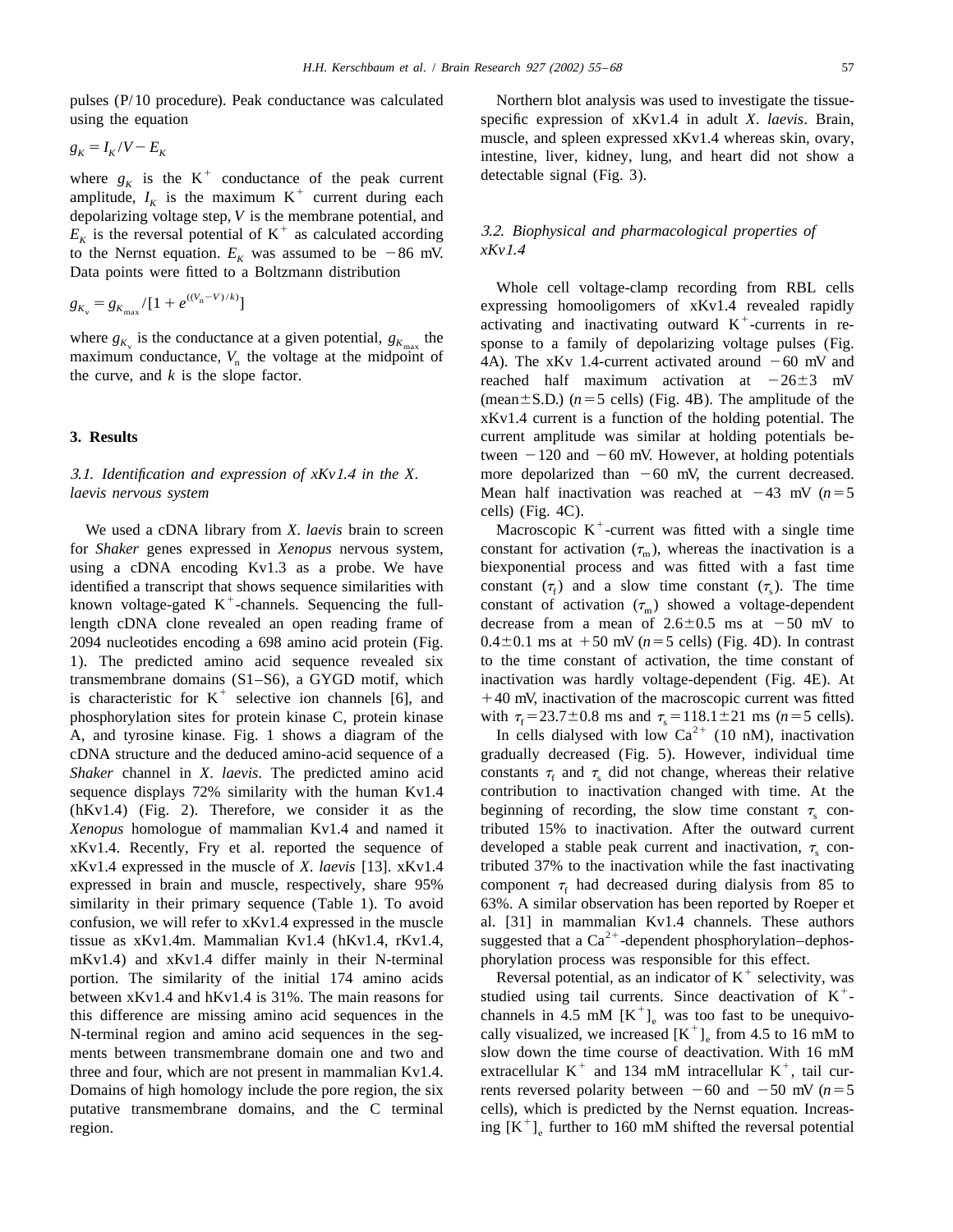|   | 1 ATG GAG GTT GCC ATG GTG AGC GCG GAC AGT TCC GGC TGT AGC |                                                                             |   |              |                                                        |   |              |              |   |                |         |              |             |         | 42       |     |
|---|-----------------------------------------------------------|-----------------------------------------------------------------------------|---|--------------|--------------------------------------------------------|---|--------------|--------------|---|----------------|---------|--------------|-------------|---------|----------|-----|
| М | Е                                                         | V                                                                           | Α | М            | V                                                      | S | $\mathbb{A}$ | D            | S | S.             | G       | C            | S           |         |          |     |
|   |                                                           | 43 AAC CAC CTG CCT TAC GGA TAT GCA CAG GCC CGC GCC CGC GAG                  |   |              |                                                        |   |              |              |   |                |         |              |             |         |          | 84  |
|   |                                                           | Ν                                                                           | H | L            | $\mathbf{P}$                                           | Y | G            | Y            | A | $\mathsf{Q}$   | A       | R            | Α           | R       | Е        |     |
|   |                                                           | 85 CGG GAA CGC CAG GCG CAT TCC CGC GCC GCA GCC GCT GCC GCT                  |   |              |                                                        |   |              |              |   |                |         |              |             |         |          | 126 |
|   |                                                           | R                                                                           | Е | R            | Q.                                                     | Α | H            | S            | R | А              | А       | А            | Α           | Α       | Α        |     |
|   |                                                           | 127 GCT TCT GGA GAA GGC GGG AAC TCA GGG GGC GGA GCC GGA GTG                 |   |              |                                                        |   |              |              |   |                |         |              |             |         |          | 168 |
|   |                                                           | Α                                                                           | S | G            | Е                                                      | G | G            | Ν            | S | G              | G       | G            | А           | G       | V        |     |
|   |                                                           | 169 AAC GCG CGG CGC GCG CCT CAG AAT CAA GTG CCA GAG CAG CAA                 |   |              |                                                        |   |              |              |   |                |         |              |             |         |          | 210 |
|   |                                                           | N                                                                           | Α | R            | R                                                      | Α | $\mathbb{P}$ | Q            | Ν | $\overline{Q}$ | V       | $\mathbb{P}$ | Е           | $\circ$ | Q        |     |
|   |                                                           | 211 GAG GAG AAG TCA TCG CAG AAA AAG AAA AGT GCC AGG CGG AGG                 |   |              |                                                        |   |              |              |   |                |         |              |             |         |          | 252 |
|   |                                                           | E.                                                                          | Е | K            | S                                                      | S | $Q_{\cdot}$  | K            | K | Κ              | $S_{-}$ | Α            | R           | R       | R        |     |
|   |                                                           | 253 TAC TGG CCA CTA AGC GGC TGC AAC AGG TGG AGG AGC CGG CAC                 |   |              |                                                        |   |              |              |   |                |         |              |             |         |          | 294 |
|   |                                                           | Υ                                                                           | W | $\, {\bf P}$ | L                                                      | S | G            | C            | N | R              | W       | R            | S.          | R       | Η        |     |
|   |                                                           | 295 AAC GAA TGC AGC GGA GGC GCT GGA GGA AGA AGA GCA GGA GGA                 |   |              |                                                        |   |              |              |   |                |         |              |             |         |          | 336 |
|   |                                                           | Ν                                                                           | Ε | C            | S                                                      | G | G            | А            | G | G              | R       | R            | Α           | G       | G        |     |
|   |                                                           | 337 GAA GAC GAC GGC ACC TTC CCC TCG GAG CTG GGT CTA TGC GGC                 |   |              |                                                        |   |              |              |   |                |         |              |             |         |          | 378 |
|   |                                                           | E                                                                           | D | D            | G                                                      | Т | $\mathbf{F}$ | $\mathbf{P}$ | S | Е              | L       | G            | L           | C       | G        |     |
|   |                                                           | 379 TCT GAG GAG ATG ATG CTC AGG GAA GAG GTG GCT GAG GAG GAC<br>S            | Ε | Ε            | М                                                      | М | L            | R            | Е | Е              | V       | Α            | Е           | Е       | D        | 420 |
|   |                                                           |                                                                             |   |              |                                                        |   |              |              |   |                |         |              |             |         |          |     |
|   |                                                           | 421 CAA AAG TTT TAC ATT TGT GAA GAG GAT GAT AAG GAG GCC<br>$\circ$          | K | F            | Y.                                                     | I | C            | Е            | Е | D              | D       | Κ            | Е           | Α       | AAC<br>Ν | 462 |
|   |                                                           |                                                                             |   |              |                                                        |   |              |              |   |                |         |              |             |         |          |     |
|   |                                                           | 463 AGC CTG CAC AGG AGG AGA AGC CCC ACA GAG GAT GGA TAT CAC<br>S            | L | Η            | R                                                      | R | R            | S            | Ρ | Т              | Ε       | D            | G           | Υ       | Η        | 504 |
|   |                                                           |                                                                             |   |              |                                                        |   |              |              |   |                |         |              |             |         |          |     |
|   |                                                           | 505 CCT GTG TAC AGC GAG TTT GAG TGC TGT GAG AGG AGA AGC CCC<br>$\, {\bf P}$ | V | Υ            | S                                                      | E | F            | E            | С | C              | Ε       | R            | $\mathbb R$ | S       | Ρ        | 546 |
|   |                                                           |                                                                             |   |              | Fig. 1. cDNA and predicted protein sequence of xKv1.4. |   |              |              |   |                |         |              |             |         |          |     |

to 0 mV ( $n=5$  cells), as predicted by the Nernst equation<br>
(data not shown), indicating a K<sup>+</sup>-channel.<br>
K<sup>+</sup>-channels are highly selective for K<sup>+</sup> over other<br>
monovalent cations Rb<sup>+</sup>, Cs<sup>+</sup>, Na<sup>+</sup>, and NH<sub>4</sub><sup>+</sup><br>
monov  $K^+$  selectivity is a G(Y/F)GD motif in the pore region [6]. of the cations used was estimated from instantaneous  $I/V$ xKv1.4 contains a GYGD motif in the pore region between curves. Instantaneous *I*/*V* curves were obtained using a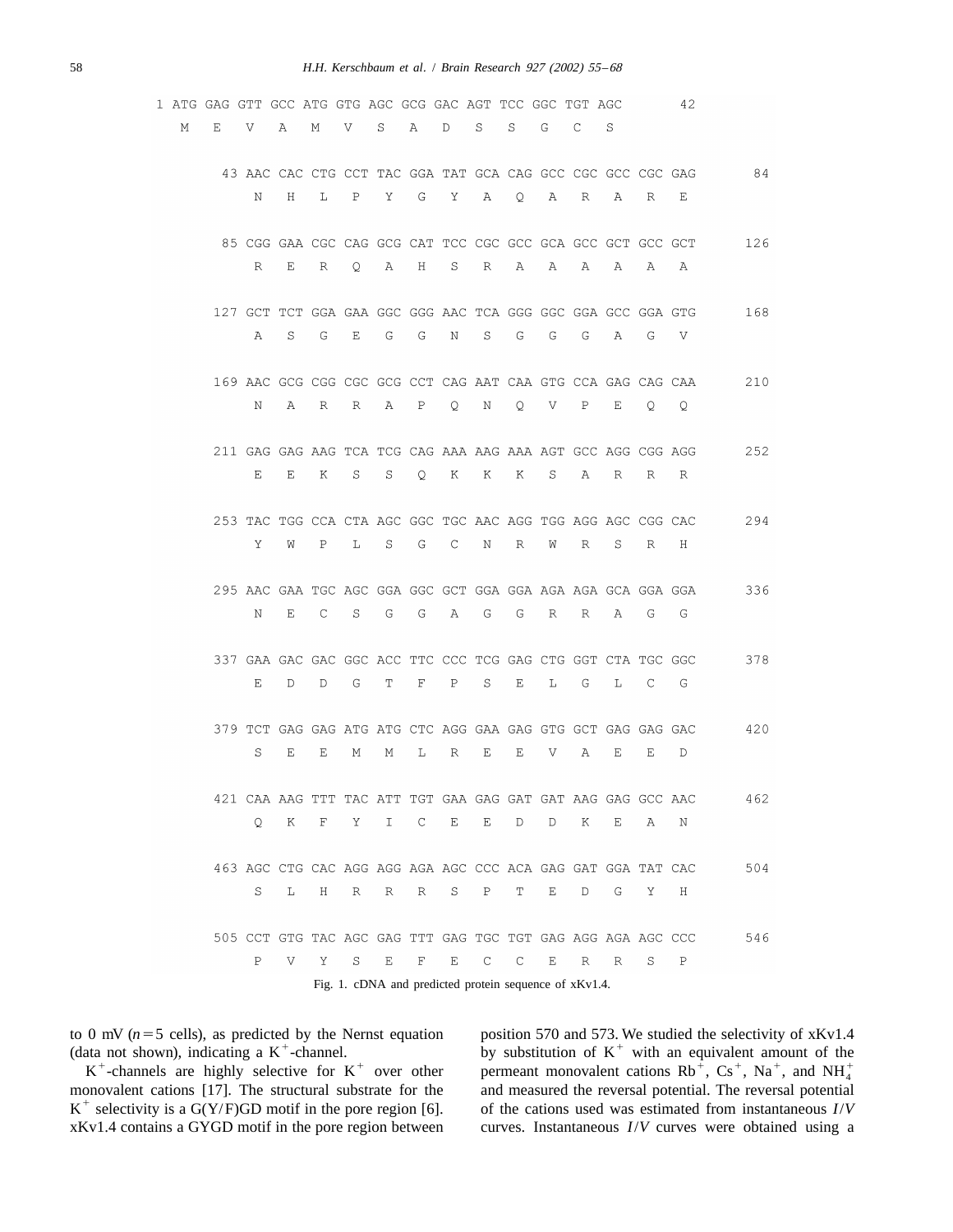|                                                              |    |    |              |             |     |   |              |                     |   | 547 ACA GAG GAT GGA TAT CAC CCT GTG TAC AGC GAG TTT GAG TGC      |     |   |              |              | 588  |
|--------------------------------------------------------------|----|----|--------------|-------------|-----|---|--------------|---------------------|---|------------------------------------------------------------------|-----|---|--------------|--------------|------|
|                                                              | Т  | Ε  | D            | G           | Υ   | Η | $_{\rm P}$   | V                   | Υ | S                                                                | Е   | F | Ε            | С            |      |
|                                                              |    |    |              |             |     |   |              |                     |   | 589 TGT GAG AGG GTC GTG ATC AAC GTG TCA GGA ATG CGC TAT GAG      |     |   |              |              | 630  |
|                                                              | C  | Ε  | R            | V           | V   | I | Ν            | V                   | S | G                                                                | М   | R | Υ            | Ε            |      |
|                                                              |    |    |              |             |     |   |              |                     |   |                                                                  |     |   |              |              |      |
|                                                              | Т  | Q  | L            | К           | Т   | L | S            | Q                   | F | 631 ACC CAG CTA AAA ACT TTG AGC CAG TTT CCC GAA ACT CTG CTG<br>P | Е   | Т | L            | L            | 672  |
|                                                              |    |    |              |             |     |   |              |                     |   |                                                                  |     |   |              |              |      |
|                                                              |    |    |              |             |     |   |              |                     |   | 673 GGC GAC CCA GAA AAA AGG ACG CGC TAT TTC GAC CCT CTG AGG      |     |   |              |              | 714  |
|                                                              | G  | D  | $\, {\bf P}$ | Е           | Κ   | R | Т            | R                   | Υ | F                                                                | D   | Ρ | L            | R            |      |
|                                                              |    |    |              |             |     |   |              |                     |   | 715 AAC GAG TAT TTC TTC GAC CGC AAC CGC CTG AGT TTC GAC TCC      |     |   |              |              | 756  |
|                                                              | N  | Е  | Υ            | $\mathbf F$ | F   | D | $\mathbb{R}$ | N                   | R | L                                                                | S   | F | D            | S            |      |
|                                                              |    |    |              |             |     |   |              |                     |   |                                                                  |     |   |              |              |      |
|                                                              | I. | L  | Υ            | Υ           | Y O |   | $\mathbb{S}$ | $G$ $G$             |   | 757 ATC CTA TAC TAC TAC CAG TCC GGG GGA AGG CTG AAG CGG CCG<br>R | L   | K | $\mathbb{R}$ | $\mathbf{P}$ | 798  |
|                                                              |    |    |              |             |     |   |              |                     |   |                                                                  |     |   |              |              |      |
|                                                              |    |    |              |             |     |   |              |                     |   | 799 GTC AAC GTG CCC TTC GAC ATC TTT TCC GAG GAG GTC AAG TTT      |     |   |              |              | 840  |
|                                                              | V  | N  | V            | Ρ           | F   | D | I.           | F                   | S | Е                                                                | Е   | V | Κ            | F            |      |
|                                                              |    |    |              |             |     |   |              |                     |   | 841 TAC GAA TTG GGA GAG GAG GCC TTG CTA AAA TAC CGC GAG GAT      |     |   |              |              | 882  |
|                                                              | Υ  | Е  | L            | G           | Е   | E | А            | L                   | L | Κ                                                                | Υ   | R | Е            | D            |      |
|                                                              |    |    |              |             |     |   |              |                     |   | 883 GAA GGT TTC GTT AAA GAG GAA GAA AAG CAG CTG CCA GAA AAT      |     |   |              |              | 924  |
|                                                              | Е  | G  | F            | V           | Κ   | Е | Е            | Е                   | K | $\circ$                                                          | L   | Ρ | Е            | N            |      |
|                                                              |    |    |              |             |     |   |              |                     |   |                                                                  |     |   |              |              |      |
|                                                              |    |    |              |             |     |   |              |                     |   | 925 GAG TTC AAG AAG CAA GTG TGG CTA CTG TTT GAG TAC CCG GAA      |     |   |              |              | 966  |
|                                                              | Е  | F  | Κ            | Κ           | Q   | V | W            | L                   | L | F                                                                | Ε   | Υ | P            | Ε            |      |
|                                                              |    |    |              |             |     |   |              |                     |   | 967 AGT TCG GGG GCA GCT CGG GGC ATT GCC ATC GTC TCA GTG CTG      |     |   |              |              | 1008 |
|                                                              | S  | S. | G            | Α           | Α   |   |              | R G I               | A | I                                                                | V — | S | V.           | L            |      |
| 1009 GTC ATT CTA ATC TCC ACT GTC ATC TTT TGT TTG GAA ACA TTA |    |    |              |             |     |   |              |                     |   |                                                                  |     |   |              |              | 1050 |
|                                                              | V  | I  | L            | I           | S   | Т | V            | I.                  | F | C                                                                | L   | Ε | Т            | L            |      |
|                                                              |    |    |              |             |     |   |              |                     |   |                                                                  |     |   |              |              |      |
| 1051 CCG GAG TTC AGG GAT GAC AAG GAT AAT TTG CTG TCT CCG CTG |    |    |              |             |     |   |              |                     |   |                                                                  |     |   |              |              | 1092 |
|                                                              | Ρ  | Ε  | F            | R           | D   | D | K            | D                   | N | L                                                                | L   | S | $\mathbb{P}$ | L            |      |
| 1093 GGA ATG GGG GAT GAT GAT GGT GCA GGG GAA GAT GGA GAG GGA |    |    |              |             |     |   |              |                     |   |                                                                  |     |   |              |              | 1134 |
|                                                              | G  | М  | G            | D           | D   | D | G            | A                   | G | Ε                                                                | D   | G | Ε            | G            |      |
|                                                              |    |    |              |             |     |   |              | Fig. 1. (continued) |   |                                                                  |     |   |              |              |      |

20-ms prepulse from  $-100$  to  $+40$  mV, followed by the least permeant cation was Na<sup>+</sup> with a  $P_X / P_K$  ratio of 1

discrete voltage steps between -120 and +40 mV in and <0.01, respectively. The selectivity sequence was 10-mV increments. The most permeant cation was K<sup>+</sup> and  $K^+ \ge Rb^+ \gg NH_4^+ > Cs^+ \gg Na^+$  (*n*=5 cells). These data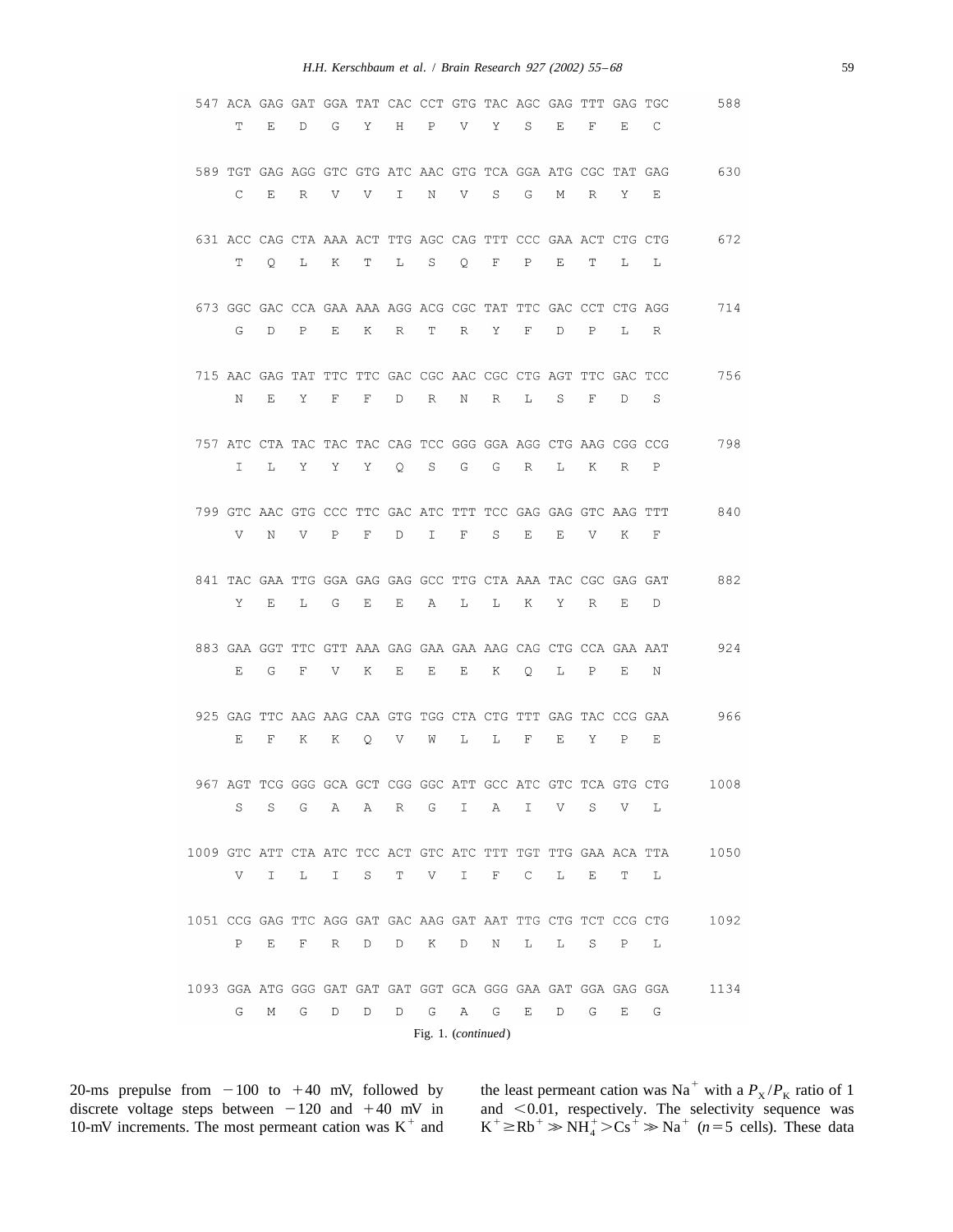| 1135 GGG GCT TAC AAT GCA ACT TTT CTA TCA ACA GAT AGT GGT CAC |   |              |   |   |   |   |                     |             |   |   |    |   |   |   | 1176 |
|--------------------------------------------------------------|---|--------------|---|---|---|---|---------------------|-------------|---|---|----|---|---|---|------|
|                                                              | G | Α            | Υ | Ν | Α | Т | F                   | L           | S | Т | D  | S | G | Н |      |
|                                                              |   |              |   |   |   |   |                     |             |   |   |    |   |   |   |      |
| 1177 ACT GCA TTT AAT GAT CCA TTT TTT ATA GTG GAG ACT GTG TGC |   |              |   |   |   |   |                     |             |   |   |    |   |   |   | 1218 |
|                                                              | Т | Α            | F | Ν | D | P | F                   | F           | I | V | Ε  | т | V | C |      |
|                                                              |   |              |   |   |   |   |                     |             |   |   |    |   |   |   |      |
| 1219 ATT GTC TGG TTC TCC TTT GAG TTT GCT GTG CGC CTT TTT GCT |   |              |   |   |   |   |                     |             |   |   |    |   |   |   | 1260 |
|                                                              | I | V            | W | F | S | F | Ε                   | $\mathbf F$ | Α | V | R  | L | F | Α |      |
| 1261 TGC CCG AGC AAA CCT GAA TTT TTT AAA AAC ATA ATG AAC ATA |   |              |   |   |   |   |                     |             |   |   |    |   |   |   | 1302 |
|                                                              | C | P            | S | Κ | P | Ε | F                   | F           | Κ | Ν | I  | М | Ν | I |      |
|                                                              |   |              |   |   |   |   |                     |             |   |   |    |   |   |   |      |
| 1303 ATA GAC ATT GTG TCC ATT TTG CCT TAC TTT ATC ACC CTG GGT |   |              |   |   |   |   |                     |             |   |   |    |   |   |   | 1344 |
|                                                              | I | D            | Ι | V | S | I | L                   | Ρ           | Υ | F | I. | Т | L | G |      |
|                                                              |   |              |   |   |   |   |                     |             |   |   |    |   |   |   |      |
| 1345 ACT GAG CTT GGG CAG CAG CAC CCC CCT CAG CAG CAG CAG CAC |   |              |   |   |   |   |                     |             |   |   |    |   |   |   | 1386 |
|                                                              | Т | Е            | L | G | Q | Q | Η                   | Ρ           | P | Q | Q  | Q | Q | Η |      |
|                                                              |   |              |   |   |   |   |                     |             |   |   |    |   |   |   |      |
| 1387 CTT GCC CTA GCT ACA GGG CAA CAA CTT CCC CAG GGA ACT GGG |   |              |   |   |   |   |                     |             |   |   |    |   |   |   | 1428 |
|                                                              | L | Α            | L | Α | Т | G | Q                   | Q           | L | Ρ | Q  | G | Т | G |      |
| 1429 CAG CAA CAG CAG GCT ATG TCC TTT GCT ATT CTG AGG ATA ATT |   |              |   |   |   |   |                     |             |   |   |    |   |   |   | 1470 |
|                                                              | Q | Q            | Q | Q | Α | Μ | S                   | F           | Α | I | L  | R | I | I |      |
|                                                              |   |              |   |   |   |   |                     |             |   |   |    |   |   |   |      |
| 1471 CGC CTG GTT AGG GTC TTC CGA ATC TTT AAA TTG TCC AGG CAT |   |              |   |   |   |   |                     |             |   |   |    |   |   |   | 1512 |
|                                                              | R | L            | V | R | V | F | R                   | I           | F | Κ | L  | S | R | Η |      |
|                                                              |   |              |   |   |   |   |                     |             |   |   |    |   |   |   |      |
| 1513 TCC AAG GGG CTG CAG ATA CTT GGT CAC ACC TTG AGA GCC AGC |   |              |   |   |   |   |                     |             |   |   |    |   |   |   | 1554 |
|                                                              | S | Κ            | G | L | Q | I | L                   | G           | Η | Т | L  | R | Α | S |      |
|                                                              |   |              |   |   |   |   |                     |             |   |   |    |   |   |   |      |
| 1555 ATG AGG GAA CTG GGA TTA CTC ATC TTC TTT CTT TTC ATT GGG |   |              |   |   |   |   |                     |             |   |   |    |   |   |   | 1596 |
|                                                              | Μ | R            | Ε | L | G | L | L                   | I           | F | F | L  | F | I | G |      |
| 1597 GTC ATT CTA TTC TCA AGT GCT GTT TAT TTT GCA GAG GCT GAT |   |              |   |   |   |   |                     |             |   |   |    |   |   |   | 1638 |
|                                                              | V | I.           | L | F | S | S | Α                   | V           | Υ | F | Α  | Е | Α | D |      |
|                                                              |   |              |   |   |   |   |                     |             |   |   |    |   |   |   |      |
| 1639 GAA CCC ACA ACC CAC TTT CAG AGC ATC CCT GAT GCC TTC TGG |   |              |   |   |   |   |                     |             |   |   |    |   |   |   | 1680 |
|                                                              | Ε | $\, {\bf P}$ | Т | Т | Η | F | $\mathsf{Q}$        | S           | I | Ρ | D  | Α | F | W |      |
|                                                              |   |              |   |   |   |   |                     |             |   |   |    |   |   |   |      |
| 1681 TGG GCT GTT GTT ACA ATG ACC ACA GTG GGT TAT GGG GAT ATG |   |              |   |   |   |   |                     |             |   |   |    |   |   |   | 1722 |
|                                                              | W | Α            | V | V | Т | М | Т                   | Т           | V | G | Υ  | G | D | М |      |
|                                                              |   |              |   |   |   |   | Fig. 1. (continued) |             |   |   |    |   |   |   |      |

suggest that xKv1.4, like other voltage-gated K<sup>+</sup>-channels, abolished the K<sup>+</sup> current, whereas increasing  $[K^+]_e$  is highly selective for K<sup>+</sup>. Previous work on mammalian Kv1.4 has shown that activation [6,25]. Strong dependence of mammalian Kv1.4 removal of extracellular  $K^+$  [K<sup>+</sup>]<sub>e</sub> almost completely on [K<sup>+</sup>]<sub>e</sub> is due to a lysine in the outer pore region [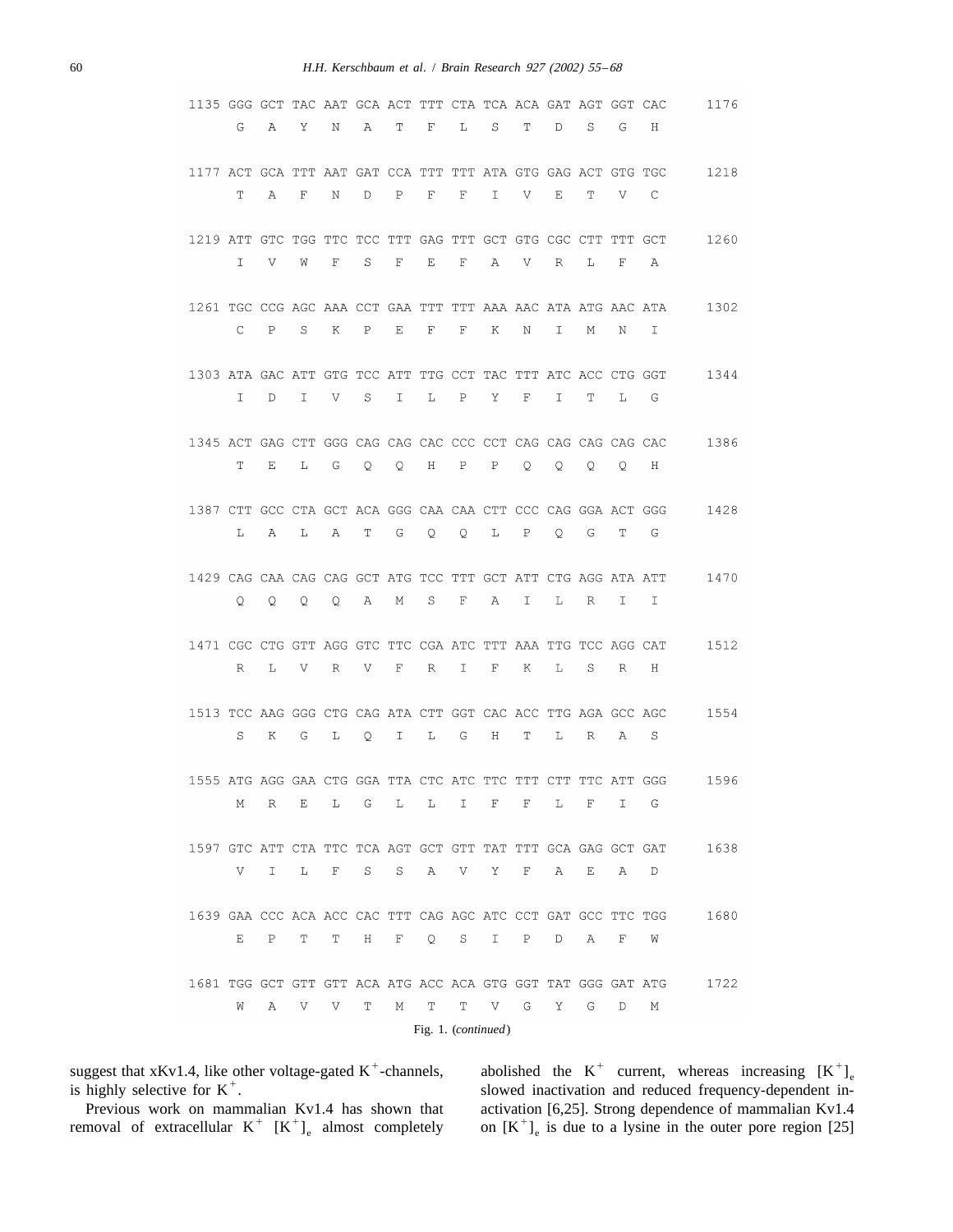| 1723 AAG CCC ATT ACT GTT GGG GGT AAG ATA GTG GGC TCC CTG TGT |    |               |             |   |             |              |             |                     |              |   |               |   |              |      | 1764 |
|--------------------------------------------------------------|----|---------------|-------------|---|-------------|--------------|-------------|---------------------|--------------|---|---------------|---|--------------|------|------|
|                                                              | K  | P             | I           | Т | V           | G            | G           | К                   | I            | V | G             | S | L            | C    |      |
| 1765 GCC ATA GCA GGG GTA TTG ACT ATC GCA CTA CCA GTG CCA GTG |    |               |             |   |             |              |             |                     |              |   |               |   |              |      | 1806 |
|                                                              | Α  | $\mathbbm{I}$ | Α           | G | V           | $\mathbb L$  | $\mathbf T$ | I                   | Α            | L | $\, {\bf P}$  | V | $\mathbf{P}$ | V    |      |
| 1807 ATA GTT TCA AAC TTT AAC TAC TTT TAC CAC AGG GAA ACT GAC |    |               |             |   |             |              |             |                     |              |   |               |   |              |      | 1848 |
|                                                              | T. | V             | S           | Ν | $\mathbf F$ | Ν            | Υ           | $\mathbf F$         | Υ            | Η | R             | E | Т            | D    |      |
| 1849 AAT GAT GAA CAA ACA CAG TTG TCA CAG AGC AGC TCC AGC TGC |    |               |             |   |             |              |             |                     |              |   |               |   |              |      | 1890 |
|                                                              | N  | D             | E           | O | $\mathbf T$ | $\mathsf{Q}$ | L           | S                   | $\mathsf{Q}$ | S | S             | S | S            | C    |      |
| 1891 CCA TAC TTA CCC ACC ATC CTA TTG AAA AAG TTG AGG AGC TCC |    |               |             |   |             |              |             |                     |              |   |               |   |              |      | 1932 |
|                                                              | P  | Υ             | L           | P | T           | I            | L           | L                   | Κ            | К | Ŀ             | R | S            | S    |      |
| 1933 ACA TCT TCC TCT CTT CAG GAC AAG TCT GAA TAT CTA GAG ATG |    |               |             |   |             |              |             |                     |              |   |               |   |              |      | 1974 |
|                                                              | T  | S             | S           | S | L           | $\mathsf{Q}$ | $\mathbb D$ | Κ                   | S            | Ε | Υ             | L | Ε            | М    |      |
| 1975 GAG GAA GGG CTC AAA GAG TCT CTC TGT GTA AAG GAC AAG GCT |    |               |             |   |             |              |             |                     |              |   |               |   |              |      | 2016 |
|                                                              | E  | Ε             | G           | L | Κ           | $\mathbf E$  | $\rm S$     | L                   | C            | V | Κ             | D | K            | Α    |      |
| 2017 AGT GAG GGT ACA TGG AAT GGC AAC GAG ACC ATT AAG TAT AAC |    |               |             |   |             |              |             |                     |              |   |               |   |              |      | 2058 |
|                                                              | S  | Ε             | G           | Т | W           | Ν            | G           | Ν                   | Ε            | Т | $\mathbbm{1}$ | Κ | Υ            | N    |      |
| 2059 TGT GTG AAT TTA AAA ATT CTG GAA ACT GAT GTG TGA         |    |               |             |   |             |              |             |                     |              |   |               |   |              | 2094 |      |
|                                                              | C  | V             | $\mathbb N$ | L | Κ           | I.           | L           | $\mathbf E$         | Т            | D | V             | Ζ |              |      |      |
|                                                              |    |               |             |   |             |              |             | Fig. 1. (continued) |              |   |               |   |              |      |      |

Channels responsible for transient currents are encoded DTX did not affect the amplitude or inactivation of all

and on electrostatic repulsion of the inactivation gate. by different genes and show different sensitivity to phar-Since xKv1.4 has a lysine residue at position 575 in the macological agents [6]. Patch clamp analysis of *Xenopus* outer pore region and shows 72% sequence similarity with embryonic spinal neurones revealed a 4-aminopyridine hKv1.4 on its N-terminal end (initial 25 amino acids), we (4-AP) sensitive but tetraethylammonium (TEA) insensi-<br>assumed a strong  $[K^+]_e$  dependence of the channel. Fig. 6 ive A-current [30]. Only ion channels encoded by inactivation, and frequency-dependent cumulative inactiva-<br>tion. In the absence of  $[K^+]_e$ , the peak current is reversibly<br>reduced by ~90% (Fig. 6A). Elevated  $[K^+]_e$  decreases the<br>insensitivity [6]. Therefore, we tested inactivation during a depolarizing pulse nearly completely. xKv1.4 channels to 4-AP and TEA. Kv channels were Frequency-dependent cumulative inactivation was investi-<br>activated with 200-ms depolarizing pulses from  $-80$  to gated by applying 200-ms voltage pulses from  $-80$  to  $+40$  mV every 30 s. 4-AP blocked xKv1.4 channels with a  $+40$  mV every second. The peak amplitude of the K<sup>+</sup>  $K_d$  of 3.1±0.5 mM, whereas TEA up to 160 mM barely current during the second voltage step was considerably<br>smaller in normal bath solution than in K<sup>+</sup> solution (160<br>mM K<sup>+</sup>). On average, in normal bath solution the current<br>was reduced to 50% ( $n=3$  cells) and in K<sup>+</sup> sol 85% ( $n=3$  cells) (Fig. 6B,C). These data provide strong subfamilies show high affinity binding to peptide toxins, evidence that  $[K^+]_e$  plays an important role in gating and including charybdotoxin (CTX), margatoxin (MgT kinetic of xKv1.4 channels. dendrotoxin (DTX). The peptide toxins CTX, MgTX, or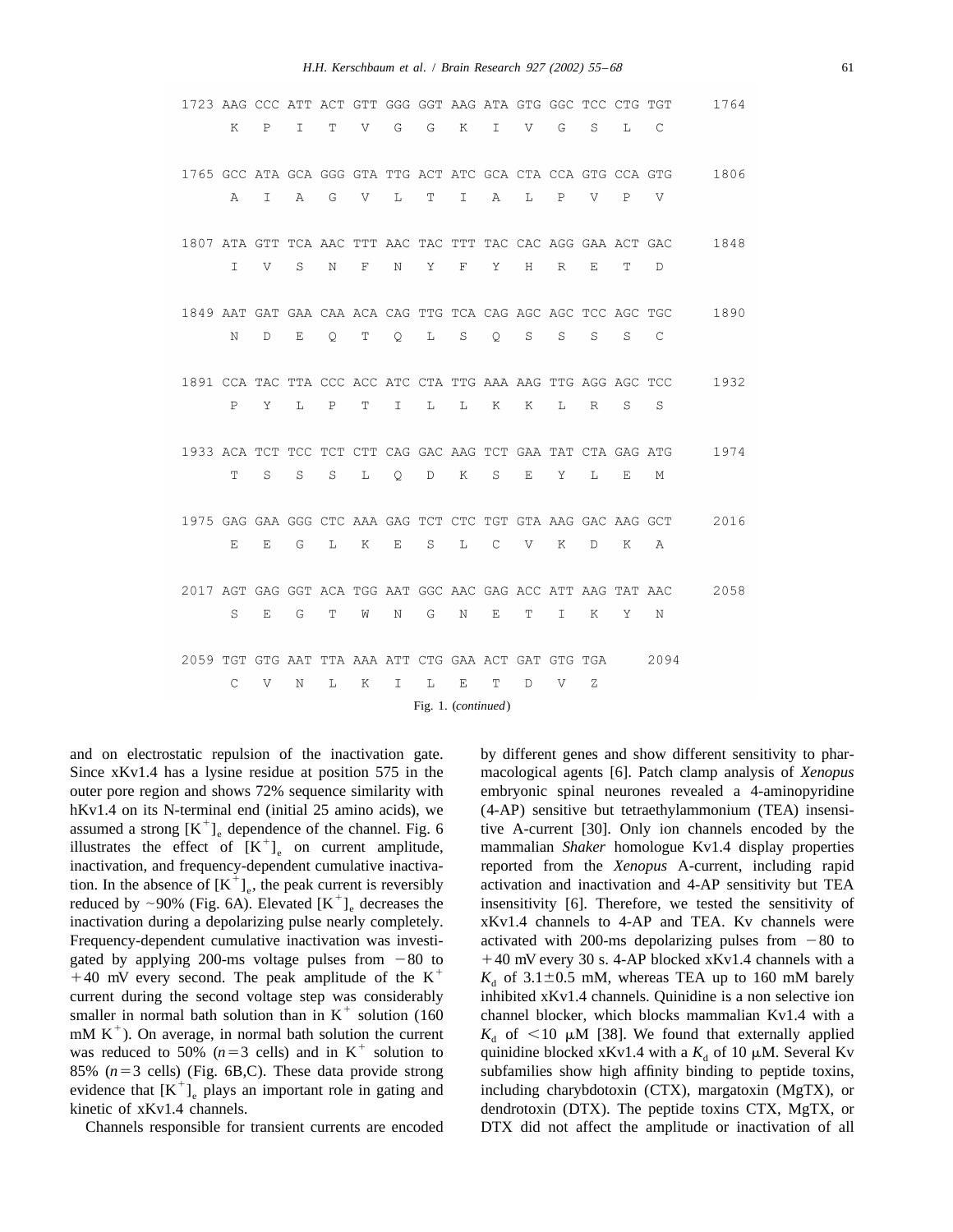

Fig. 2. Colinear alignment of the deduced amino acid sequence of Kv1.4 from human, rat, *Shaker*, and *X*. *laevis*. Amino acids are designated by the single letter code. Identity between xKv1.4 and the mammalian homologues is stressed by the black background. Gray background indicates conservative amino acid substitution. The putative transmembrane domains (S1–S6) are demarcated by bars above the sequence. Potential phosphorylation sites for PKA, PKC, and tyrosine kinase of xKv1.4 are indicated by #. Amino acid numbering is shown to the left of the sequence. Gaps, introduced to facilitate alignment and comparison between the proteins, are indicated by dashed lines. Sequences for human, mouse and rat Kv1.4 were obtained from GenBank/EMBL. Sequences were aligned using Multiple Sequence Alignment (European Bioinformatics Institute).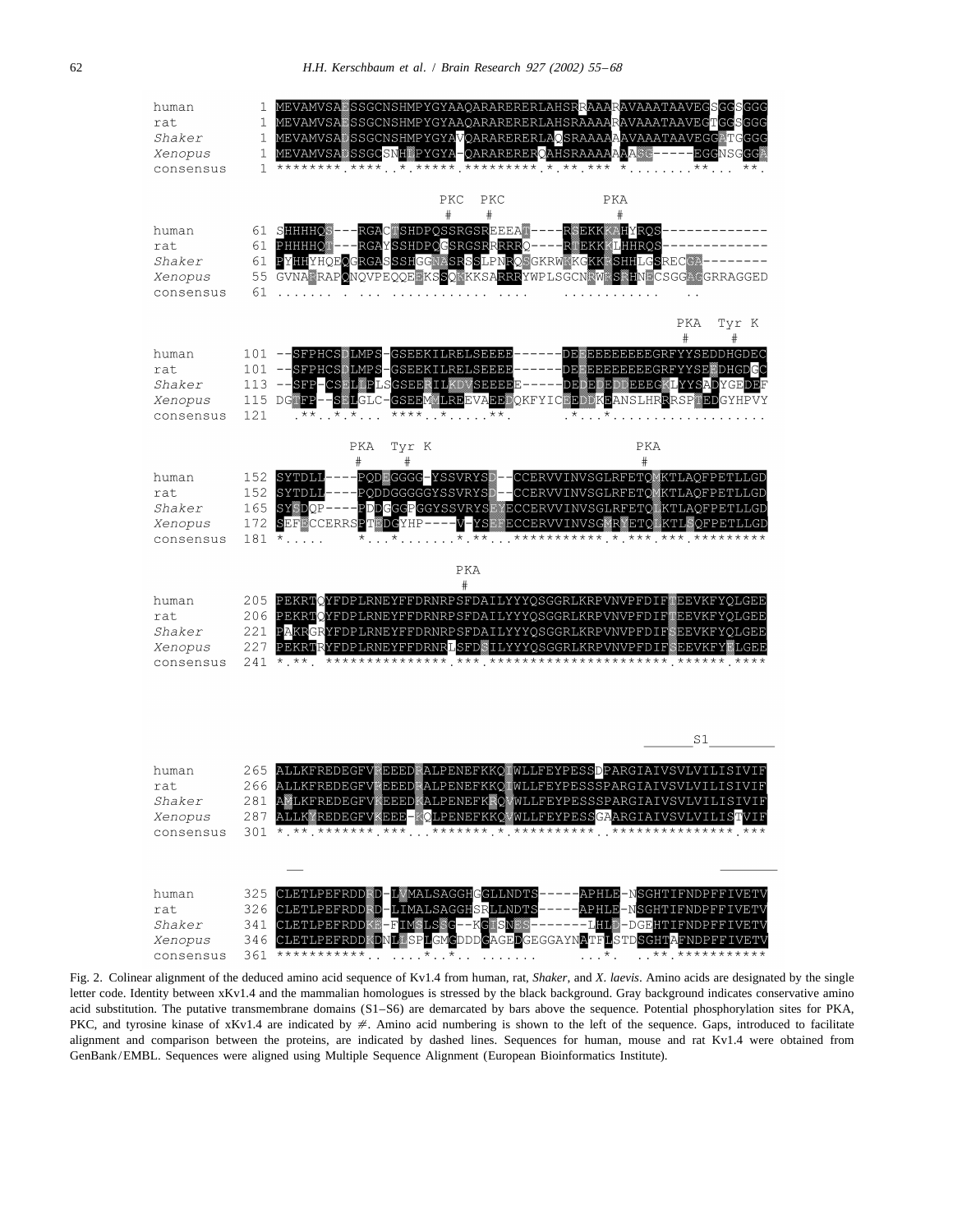



|         | <b>Shaker</b> | xKv1.4m | xKv1.4 | rkv1.4 | hKv1.4 |
|---------|---------------|---------|--------|--------|--------|
| xKv1.4  | 35            | 95      | 100    | 65     | 72.    |
| xKv1.4m | 35            | 100     | 95     | 43     |        |

Table 1<br>Similarities (%) of the primary sequence among *Shaker*, *Xenopus*<br>(xKv1.4), rat (rKv1.4), and human Kv1.4 (hKv1.4) channels<br>does not differ in its pharmacological profile from those<br>described for mammalian Kv1.4 (

Our experiments show that the biophysical and pharmacological signature of  $xKv1.4$  corresponds to the A-current reported in *Xenopus* neurons. Furthermore, the biophysical



Fig. 3. Expression of xKv1.4 in adult *X*. *laevis*. RNAs were separated by electrophoresis on an agarose gel and transferred onto a nylon filter. Filter was incubated with a cDNA probe for xKv1.4. 1, ovary; 2, lung; 3, skin; 4, brain; 5, spleen; 6, muscle; 7, heart; 8, kidney; 9, intestine; 10, liver.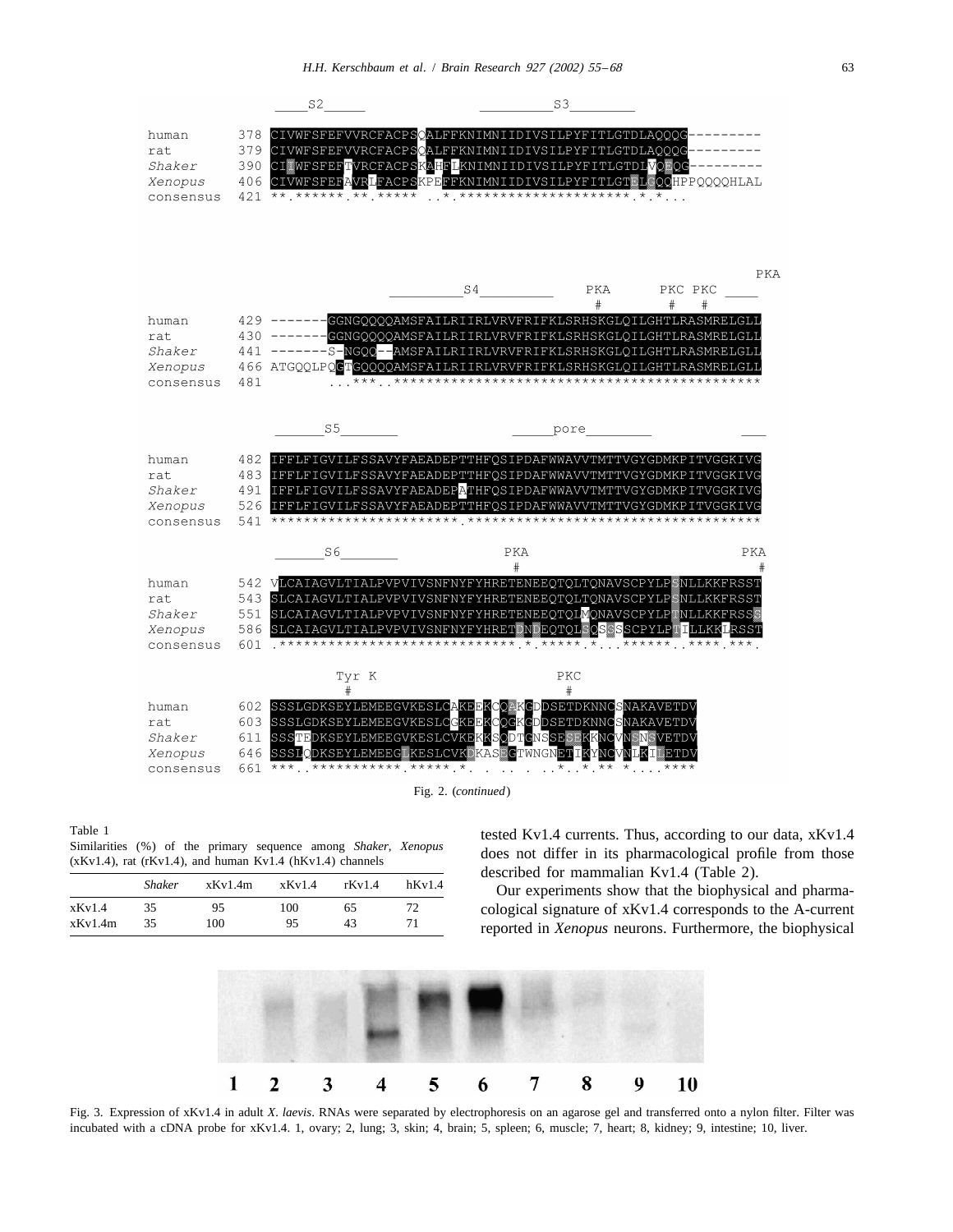

Fig. 4.  $K_v$  currents recorded from an RBL cell injected with Kv1.4 cRNA. The bath solution was normal external saline and the pipette solution contained a KF solution (see Material and methods). (A) Family of  $K_{\rm v}$  currents recorded from an injected RBL cell. Membrane current responses to depolarizing voltage steps from  $-50$  to  $+50$  mV in 10-mV increments from a holding potential of  $-100$  mV. The pulses were delivered every 30 s. Leak currents and capacitative currents were subtracted. (B) Peak conductance plotted against membrane potential of the K<sup>+</sup> current in (A) after leak subtraction.  $V_n = -26$ mV,  $k = 14$ , and  $g_{K_{\text{max}}} = 15$  nS. (C) Inactivation curve was obtained using a 1-s prepulse from  $-120$  to  $+10$  mV in 10-mV increments followed by a 30-ms test pulse to  $+40$  mV. Data points represent the mean of five cells. Standard deviations are smaller than the size of the symbol. Data points were fit to a Boltzmann distribution. Mean half inactivation was 243 mV. (D) Voltage dependence of mean time constants of activation (five cells). (E) Voltage dependence of inactivation (five cells).  $\tau_r$  is fast component of inactivation;  $\tau_s$  is slow component of inactivation.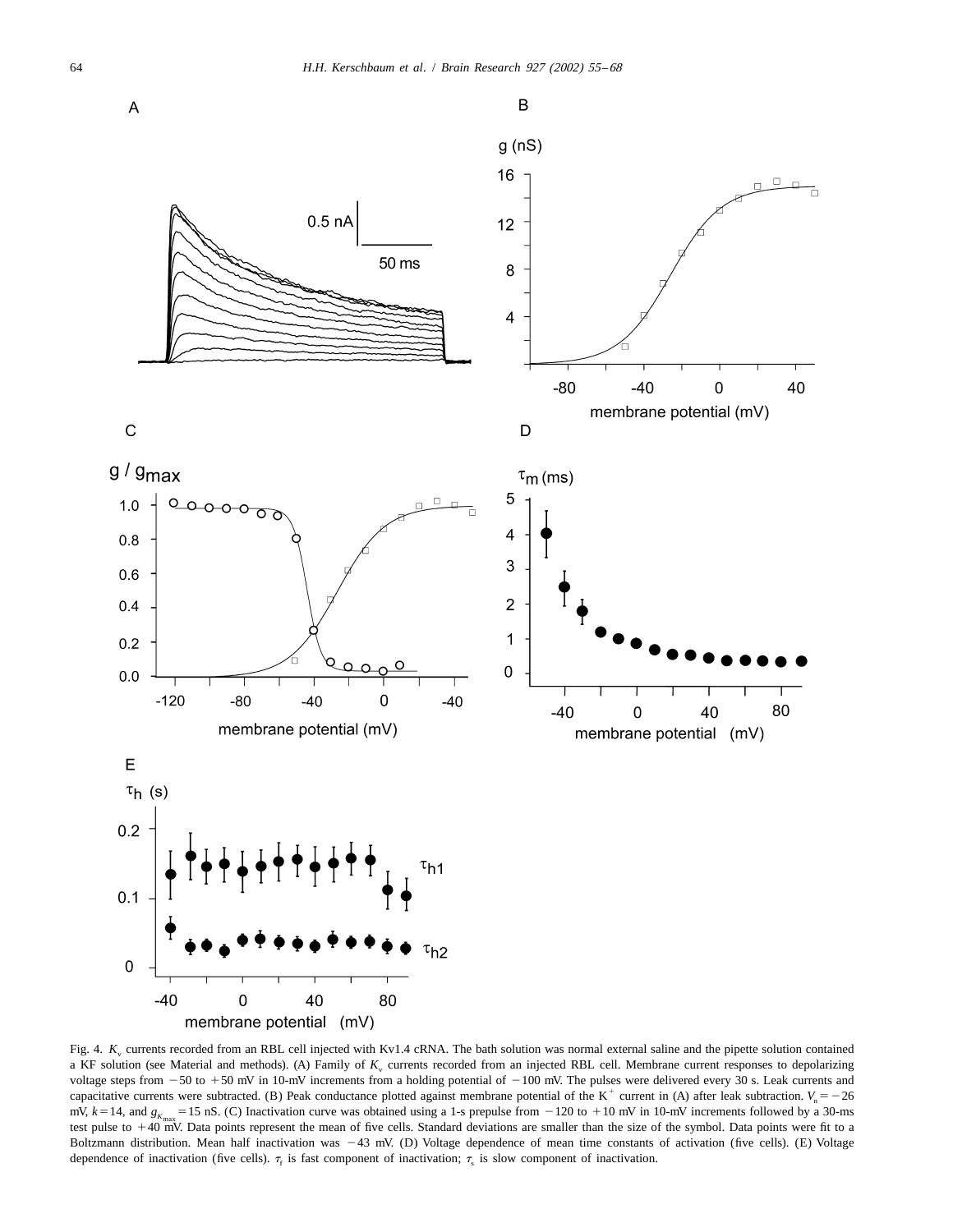

was used for whole-cell recordings (six cells). Current responses of a<br>representative cell at 4, 8, 12, and 16 min after break-in as indicated<br>(arrows). A progressive decrease in inactivation was observed.<br>channel.

and pharmacological properties of xKv1.4 are indistin-<br>guishable from mammalian Kv1.4. The main biophysical hallmarks of  $K^+$ -channels en-

development and learning  $[2,8,11,20,22]$ . Patch clamp chain' mechanism [6], originally proposed for the inactiva-<br>experiments on *Xenopus* neurons and muscle cells have tion of Na<sup>+</sup>-channels [3]. The first 174 amino aci revealed several distinct types of ion channels, including  $N$ -terminal region show significant divergences to other  $Na^+$ -channels,  $Ca^{2+}$ -channels, and  $K^+$ -channels  $K^+$ -channels encoded by *Shaker*-like genes. Thes [12,24,35]. Recently, cloning and sequencing analysis idues are the structural substrate for the 'ball' mechanism provided evidence for voltage-gated K  $^+$ -channels in in K  $^+$ -channels encoded by Kv1.4. The similarity *Xenopus* neurons (xKv1.1, xKv1.2, xKv2.1, xKv2.2, and initial 174 amino acids between xKv1.4 and hKv1.4 is xKv3.1) [5,14,24,30,33,34]. Furthermore, electrophysio- 31% and only 13% between xKv1.4 and hKv1.3. However, logical evidence exists for an A-type current in *Xenopus* xKv1.4 shows a few segments with additional amino acids neurons and muscle fibers [12,30]. In the present study, we not present in mammalian Kv1.4, which contribute to a identified a *Shaker* channel, which is homologous to the lower similarity. In contrast, comparison of the initial 25 mammalian Kv1.4. Our results demonstrate that the bio- amino acids in xKv1.4 with hKv1.4 showed 72% similariphysical and pharmacological signature of xKv1.4 and ty. The structural similarities between xKv1.4 and mamhKv1.4 are comparable. malian Kv1.4 indicate that N-type inactivation in xKv1.4 is

# 4.1. Comparison of voltage-gated  $K^+$ -channels in 4.1. *Comparison of voltage-gated*  $K^+$ -*channels in* malian Kv1.4 [6].<br>
1 Ion channels encoded by Kv1.4 show a strong K<sup>+</sup>-

or Shal (Kv4), originally identified in *Drosophila* [6]. In X. frequency-dependent cumulative inactivation [4,6,9,25].<br>laevis, K<sup>+</sup>-currents encoded by xKv1.1 and xKv2.2 have We show a similar strong K<sup>+</sup>-dependence of x been identified in primary spinal neurons [29,34]. Hetero-<br>logous expression in *Xenopus* oocytes of ion channels<br>eumulative inactivation in elevated  $[K^+]_e$ , are attributed to<br>encoded by Kv1.1 and Kv2.2 revealed voltageencoded by Kv1.1 and Kv2.2 revealed voltage-dependent electrostatic repulsion between the inactivation gate and outward rectifying, delayed K<sup>+</sup>-currents differing in their  $K^+$  and, thus, accelerates the exit of the ina

coded by Kv1.1 activated at potentials positive to  $-40$  mV, showed a sustained current, and were sensitive to external TEA [29].  $K^+$ -channels encoded by  $xKv2.2$  showed a lower sensitivity to TEA [28].

The biophysical and pharmacological properties of the  $K^+$ -channel encoded by x $Kv1.4$  described in this study resemble the A-type current reported in *Xenopus* primary spinal neurons [28]. These ion channels show a transient current, and are sensitive to 4-AP but not to TEA [28].  $K^+$ -channels with transient current are encoded by different genes, including Kv1.4, Kv3.3, Kv3.4, Kv4.1, Kv4.2, and Kv4.3 or a combination of Kv1.x and Kv $\beta$  [6,26]. Kv3.3 and Kv3.4 are very sensitive to TEA  $(K_d \ 0.2 \text{ mM})$ , whereas Kv4.1 and Kv4.2 are less sensitive to TEA  $(K_d >$ 10 mM and 15 mM, respectively) [6]. According to this pharmacological property, A-current in *Xenopus* resembles more Kv1.4 than any other known K<sup>+</sup>-channel. Thus, we Fig. 5. Kinetics during different times after break-in. KF pipette solution conclude that the substrate for the A-current in *Xenopus* was used for whole-cell recordings (six cells). Current responses of a more closely res

## 4.2. *Comparison of Kv*1.4 *isoforms*

coded by Kv1.4 are rapid activation and inactivation,<br>frequency-dependent cumulative inactivation, and K<sup>+</sup> dependence of the ion current [25,36]. A-type K<sup>+</sup>-channels show a C-type and an N-type inactivation. N-type inactiva-Electrical activity orchestrates neuronal plasticity during tion in channels encoded by Kv1.4 is due to a 'ball and due to similar 'ball and chain' mechanism as in mam-

Most voltage-dependent K<sup>+</sup>-channels are encoded by<br>generalism of extracellular K<sup>+</sup> reduces the current and<br>genes related to *Shaker* (Kv1), *Shab* (Kv2), *Shaw* (Kv3),<br>increase in extracellular K<sup>+</sup> decreases inactivati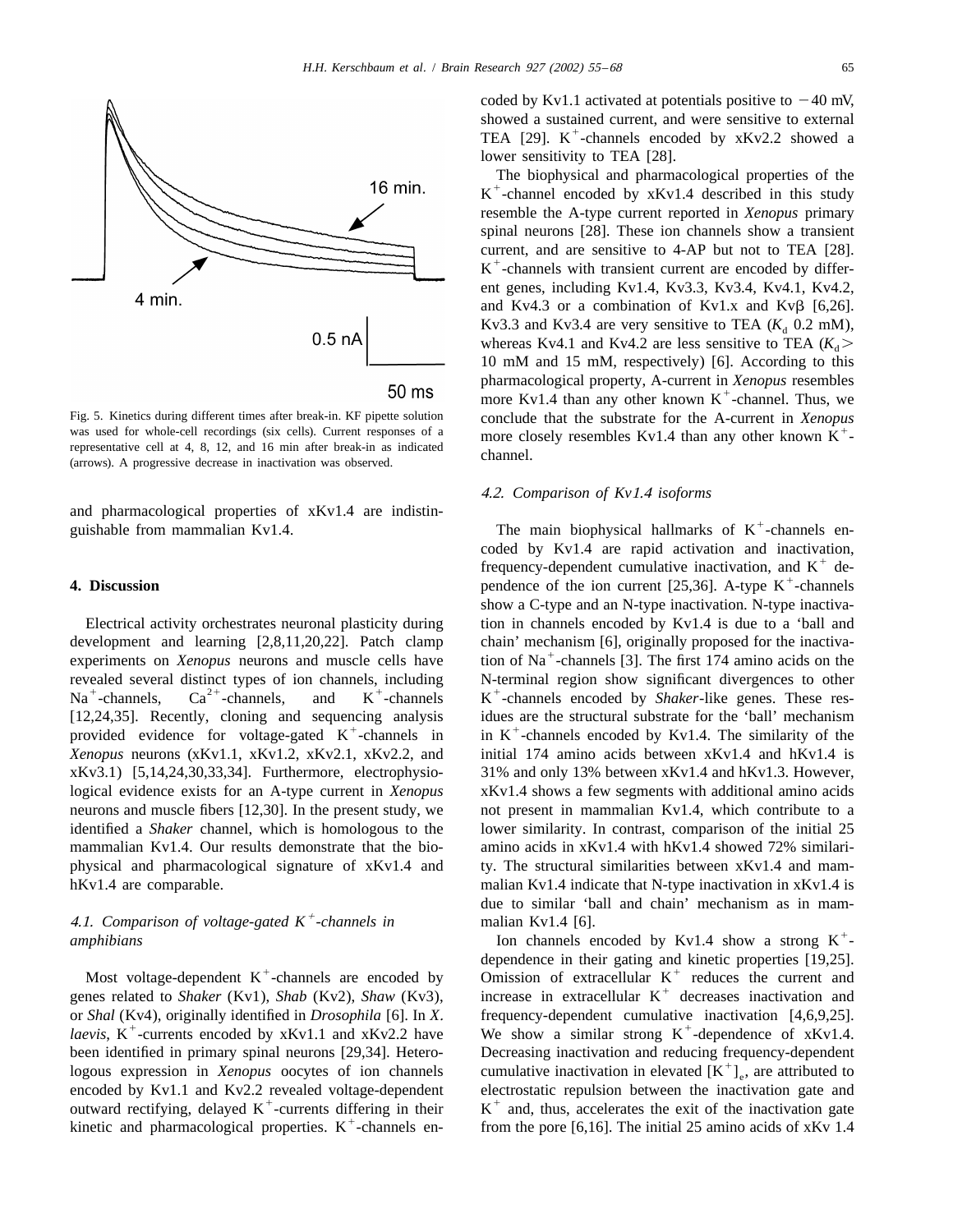

Fig. 6.  $[K^+]_e$  dependence of xKv1.4. The pipette solution was KF. (A) Current responses to depolarizing voltage steps to +40 mV from a holding potential of -80 mV in normal mammalian bath solution (4.5 mM K<sup>+</sup>) and K<sup>+</sup>a rapidly activating and inactivating current. After superfusion of the cell with  $K^+$ -free bath solution, the current is largely diminished. (B) Frequency-dependent cumulative inactivation of a cell bathed in normal mammalian bath solution. Currents were elicited by depolarizing voltage steps to  $+40$  mV from a holding potential of  $-80$  mV and were collected every second. The current during the second and the following voltage pulses was significantly inactivated. Current responses to 10 voltage pulses are shown. (C) Frequency-dependent cumulative inactivation of a cell bathed in a high K<sup>+</sup> solution (160 mM K<sup>+</sup>). Currents were elicited by depolarizing voltage steps every second. Extent of frequency-dependent cumulative inactivation is significantly smaller compared to normal mammalian bath solution. Current responses to the first and tenth voltage step are shown.

are almost identical to hKv1.4 and, furthermore, xKv1.4 4.3. *Possible physiological significance of Kv*1.4 *in the* contains lysine at the outer vestibule. Nitrogen-containing *amphibian nervous system* amino acid residues in the outer pore region contribute<br>significantly to the  $K^+$ -dependence of  $K^+$ -channels [19]. We identified xKv1.4 expression in the brain, muscle<br>Therefore, structural similarities correlate with similarities of Kv1.4 channels.  $\blacksquare$  orchestrate neuronal excitability by setting resting mem-

similarities of xKv1.4 and mammalian Kv1.4 are due to firing pattern of action potentials [17]. A-currents mainly conserved structures in particular regions of xKv1.4 and affect latency, duration, and repetitive firing properties of mammalian Kv1.4. **neurons.** Electrophysiological detection of an A-current in

In conclusion, our study suggests that the biophysical brane potential and by determining latency, duration, and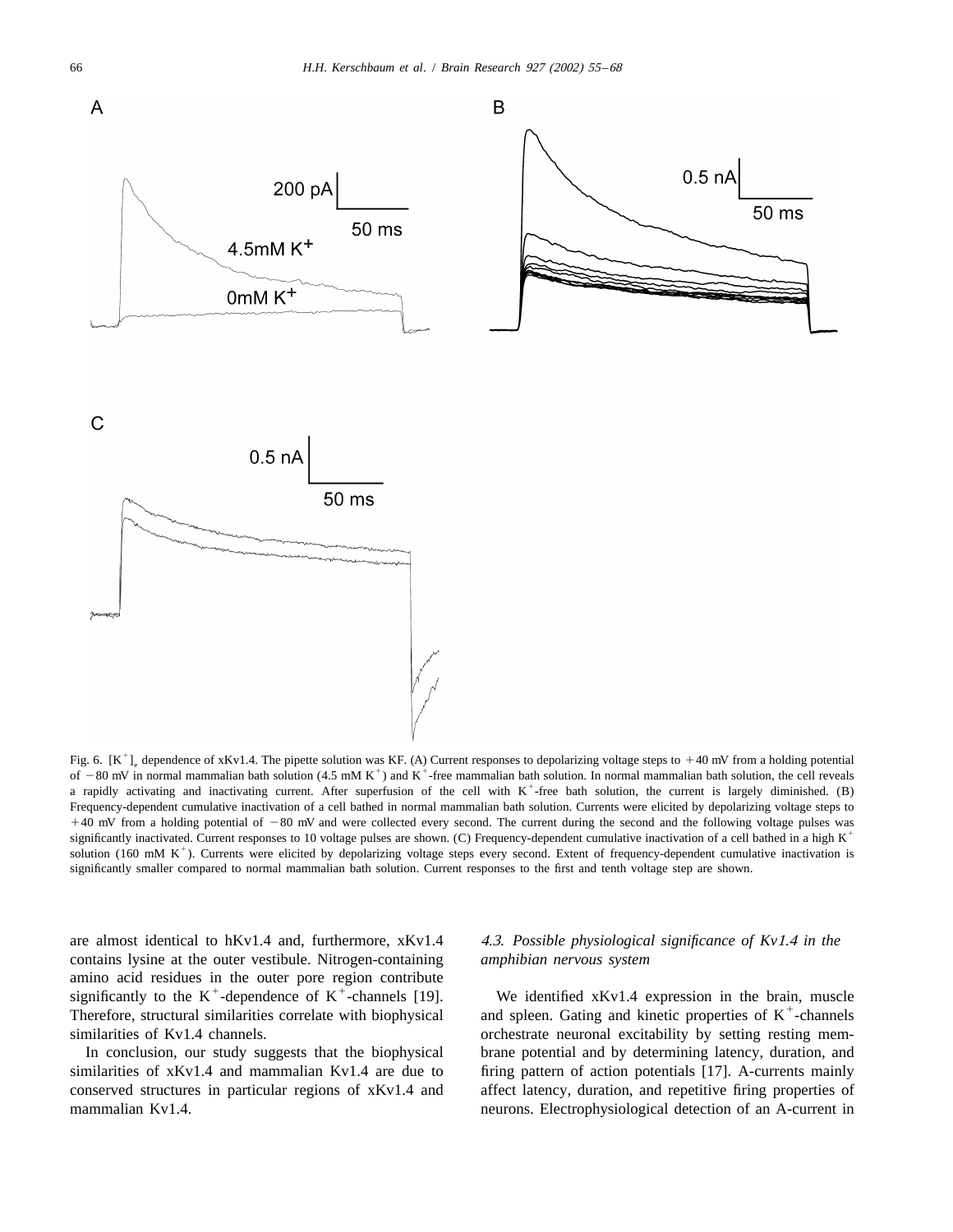|              | $4-AP$           | Ouinidine      | TEA            | CTX           | MgTx | DTX            |
|--------------|------------------|----------------|----------------|---------------|------|----------------|
|              | (mM)             | $(\mu M)$      | (mM)           | (nM)          | (nM) | (nM)           |
| xKv1.4       | 3                | 10             | >160           | >50           | >100 | >100           |
| $rk$ v $1.4$ | 1.3 <sup>a</sup> | $< 10^{\circ}$ | $>100^{\circ}$ | $>40^{\circ}$ | n.d. | $>200^{\circ}$ |

Numbers are mean  $\pm$  S.D. of  $K_d$  values and have been determined by<br>fitting  $I_k = I_{K,con} \{1 + (K_d / [X])\}$  to dose-response curve, assuming that a<br>single drug molecule binds to one  $K^+$  channel. n.d., not determined; '>'<br>no

of the duration of action potentials and a burst of action<br>potentials as a response to maintained depolarization<br>[9] C. Eder, R. Klee, U. Heinemann, Modulation of A-currents by instead of a continuous firing [30]. According to our  $[K^+]$  in acutely isolated pyramidal neurones of juvenile rat experiments, the A-current in *Xenopus* primary spinal enterthinal cortex and hippocampus, Neuroreport 7 ( neurons or muscle cells seems to be encoded by  $xKv1.4$ . In<br>line with our arguments, a  $xKv1.4$  has been cloned and<br>sequenced from *Xenopus* muscle [13]. Since  $xKv1.4$ <br> $x^2 + 32(1996)$ <br> $xKv1.4$ <br> $x^3 + 232(1996)$ <br> $xKv1.4$ <br>rapidly activates following a depolarization, it could [11] J.E. Engel, C.F. Wu, Genetic dissection of functional contributions significantly contribute to shortening of the duration of of specific potassium channel subunits in habituation of an escape action potentials. Maintained depolarization inactivates circuit in *Drosophila*, J. Neurosci. 18 (1998) 2254–2267.<br>Ky1 4 channels and thus may not be important for the [12] U. Ernsberger, N.C. Spitzer, Convertible modes o lead to lengthening of action potentials and facilitation of [13] M. Fry, G. Paterno, F. Moody-Corbett, Cloning and expression of could be responsible for the refractoriness. Sympathetic Brain Res. 90 (2001) 135–148.<br>
[14] D. Gurantz, N.J. Lautermilch, S.D. Watt, N.C. Spitzer, Sustained neurons of adult rats respond either tonically or phasically<br>to a maintained depolarizing stimulus. In these neurons,<br>the neurons,<br>channel gene encoding a delayed rectifier current, J. Neurobiol. 42 the slowly activating M-current determines the phasic  $(2000)$  347–356. property [37]. M-currents have been detected electrophy- [15] O.P. Hamill, A. Marty, E. Neher, B. Sakmann, F.J. Sigworth, siologically in bullfrog sympathetic neurons [1], and, thus,<br>
Improved patch-clamp techniques for high-resolution current record-<br>
ing from cells and cell-free membrane patches, Pflügers Arch. 391 could contribute to the intrinsic electrophysiological prop-<br>erties of amphibian neurons. [16] R.E. Harris, H.P. Larsson, E.Y. Isacoff, A permanent ion binding site

grants from the FWF (13395) and the University of<br>Salzburg to HHK and DFG (Gr848/4-1 and Gr848/4-2) to<br>SG.<br>SG.

- potassium currents in bullfrog sympathetic neurones, J. Physiol. 330 205–227.
- 

Table 2 neuronal  $Ca<sup>2+</sup>$  signaling and associative memory: steps through a Pharmacology of xKv1.4 and rKv1.4 calexcitin, ryanodine receptor, K<sup>+</sup> channel cascade, Trends Neuro-

- sci. 21 (1998) 529–537.<br>
[3] C.M. Armstrong, F. Bezanilla, Inactivation of the sodium channel.<br>
II. Gating current experiments, J. Gen. Physiol. 70 (1977) 567–590.
- [4] T. Baukrowitz, G. Yellen, Modulation of  $K^+$  current by frequency and external  $[K^+]$ : a tale of two inactivation mechanisms, Neuron 15
	-
	-
- b and Fittings, Boca Raton, FL, 1994, pp. 1–11.<br>
Fitting P. Chomczynski, N. Sacchi, Single-step method of RNA isolation by<br>
<sup>b</sup> Yang et al. [38].<br>
<sup>b</sup> Yang et al. [38]. Biochem. 162 (1987) 156–159.
- [8] E.C. Cooper, A. Milroy, Y.N. Jan, L.Y. Jan, D.H. Lowenstein, *Xenopus* primary spinal neurons correlates with shortening Presynaptic localization of Kv1.4-containing A-type potassium<br>
of the duration of action potentials and a burst of action channels near excitatory synapses in the
	- entorhinal cortex and hippocampus, Neuroreport 7 (1996) 1565–
	-
	-
- Kv1.4 channels and, thus, may not be important for the the the statement in Xenopus myocytes differentiating in vitro, J.<br>phasic property, however, the inactivation of Kv1.4 may physiol. 484 (1995) 313–329.
- synaptic transmission [10]. Therefore, another ion channel three K<sup>+</sup> channel cDNAs from *Xenopus* muscle, Brain Res. Mol.
	-
	-
	- located between two gates of the Shaker  $K^+$  channel, Biophys. J. 74 (1998) 1808–1820.
- **Acknowledgements** [17] B. Hille, Ionic Channels in Excitable Membranes, 2nd Edition, Sinauer Associates, MA, 1992.
- [18] S.R. Ikeda, F. Soler, R.D. Zühlke, R.H. Joho, D.L. Lewis, Hetero-The authors would like to thank Katharina Ruff for logous expression of the human potassium channel Kv2.1 in clonal excellent technical support. This work was supported by mammalian cells by direct cytoplasmic microinjection of cRNA, orants from the EWE (13395) and the University of Pflügers Arch. 422 (1992) 201–203.
	- evidence for non-conducting closed and non-conducting inactivated states, J. Physiol. 506 (1998) 291–301.
- [20] K. Kandler, L.C. Katz, Coordination of neuronal activity in develop-**References References ing** visual cortex by gap junction-mediated biochemical communication, J. Neurosci. 18 (1998) 1419–1427.
- [21] M.A. McCloskey, M.D. Cahalan, G protein control of potassium [1] P.R. Adams, D.A. Brown, A. Constanti, M-currents and other channel activity in a mast cell line, J. Gen. Physiol. 95 (1990)
- (1982) 537–572. [22] M.D. Neely, J.G. Nicholls, Electrical activity, growth cone motility [2] D.L. Alkon, T.J. Nelson, W. Zhao, S. Cavallaro, Time domains of and the cytoskeleton, J. Exp. Biol. 198 (1995) 1433–1446.